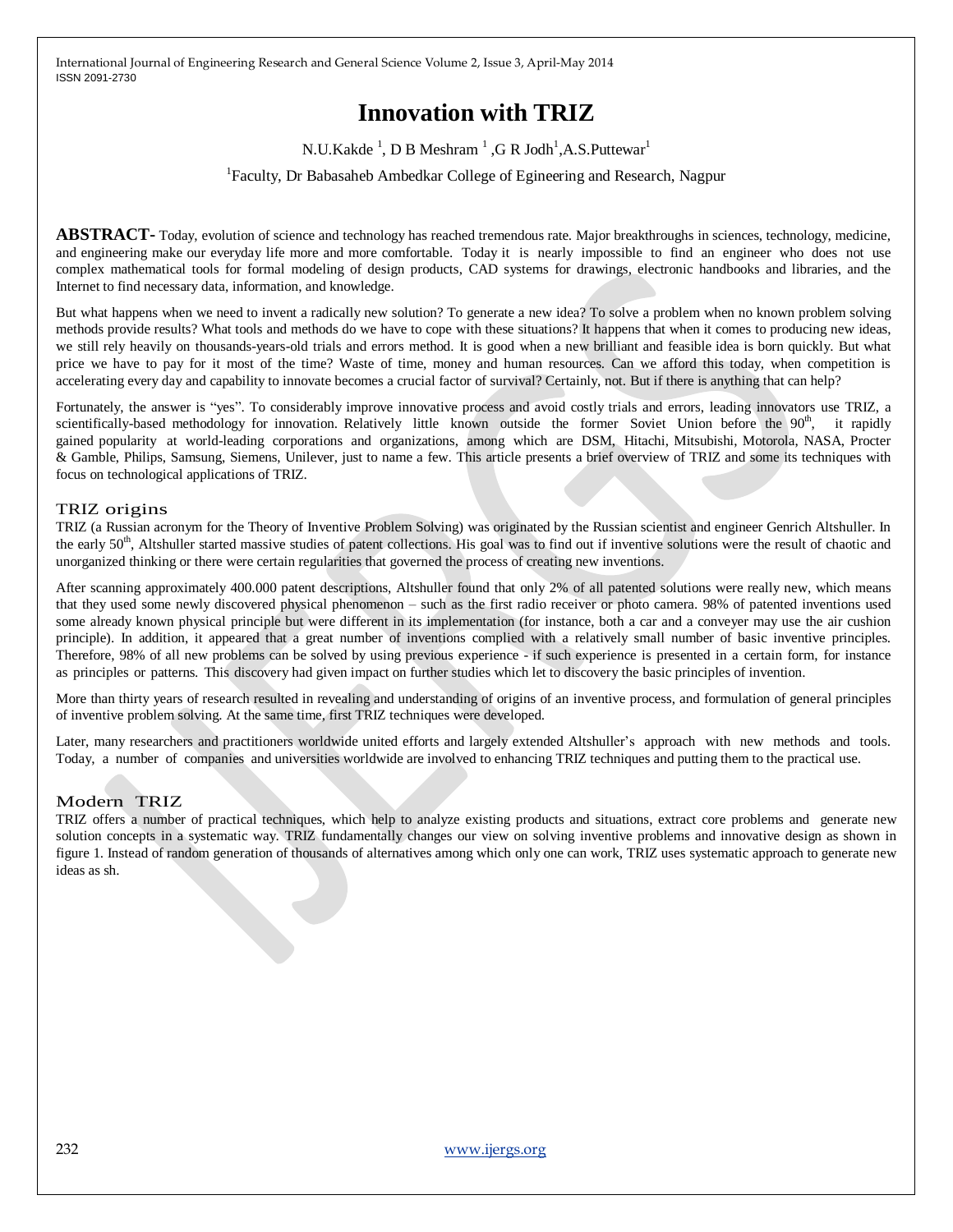

#### Fig 1. Modern TRIZ

Modern TRIZ is a large volume of knowledge. It includes such techniques as Inventive Principles, Patterns of standard solutions, Functional Analysis, Databases of physical, chemical and geometrical effects, Trends and Patterns of technology evolution and Algorithm of Inventive Problem Solving, which is also known as ARIZ. TRIZ is not easy to learn. However, most of its techniques can be learned and applied independently that simplifies the processes of learning and implementation. This is shown in Fig. (1)

### Common Patterns of Inventions

Let us have a look as how TRIZ works by comparing two problems.

First problem: how to protect a hydrofoil moving at a high speed from hydraulic cavitation, which results from collapsing air bubbles which destroy the metal surface of the foil? Second problem: how to prevent orange plantations from being eaten by apes if installing fences around the plantations would be too expensive?

Are these problems similar? At a first glance, not at all. However from the TRIZ point of view, they are similar, because both the problems result in identical problem patterns. In both cases, there are two components interacting with each other and the result of the interaction is negative.

In the first situation, the water destroys the foil, in the second – an ape eats an orange. And there is no visible and simple way to improve the situations. To solve this type of problems, TRIZ recommends introducing a new component between the existing ones. Well, but how? We tried it, and it did not work – fences are still expensive. What did the best inventors do in this case? Analysis of the best inventions showed that this new component has to be a modification of one of the two existing components!

In TRIZ, the word "modification" is being understood in broad terms. It can be a change of aggregate state of a substance, or a change of color, structure, etc. What can a modification of the water be? Ice. A refrigerator is installed inside the foil and freezes the water thus forming an ice layer over the foil surface. Now, the cavitations destroy the ice, which is constantly rebuilt.

What can be the "modification" of the orange? A lemon! The ape does not like the taste of the lemon so it was proposed to surround the orange plantations with lemon trees.

As seen in figure 2, TRIZ suggests recommendations on solving new problems accordingly guidelines drawn from previous experience of tackling similar problems in different areas of technology. Well- known psychological methods for activation of thinking (brainstorm, for instance) or traditional design methods aim at finding a specific solution to a specific problem. It is difficult – too much information has to be browsed and there is no guarantee that we move in a right direction. TRIZ organizes translation of the specific problem into abstract problem and then proposes to use a generic design principle or a pattern, which is relevant to the type of the problem. As clear, by operating at the level of conceptual models, the search space is significantly reduced that makes it much easier to find the needed solution concept among the patterns TRIZ offers.(Fig.2)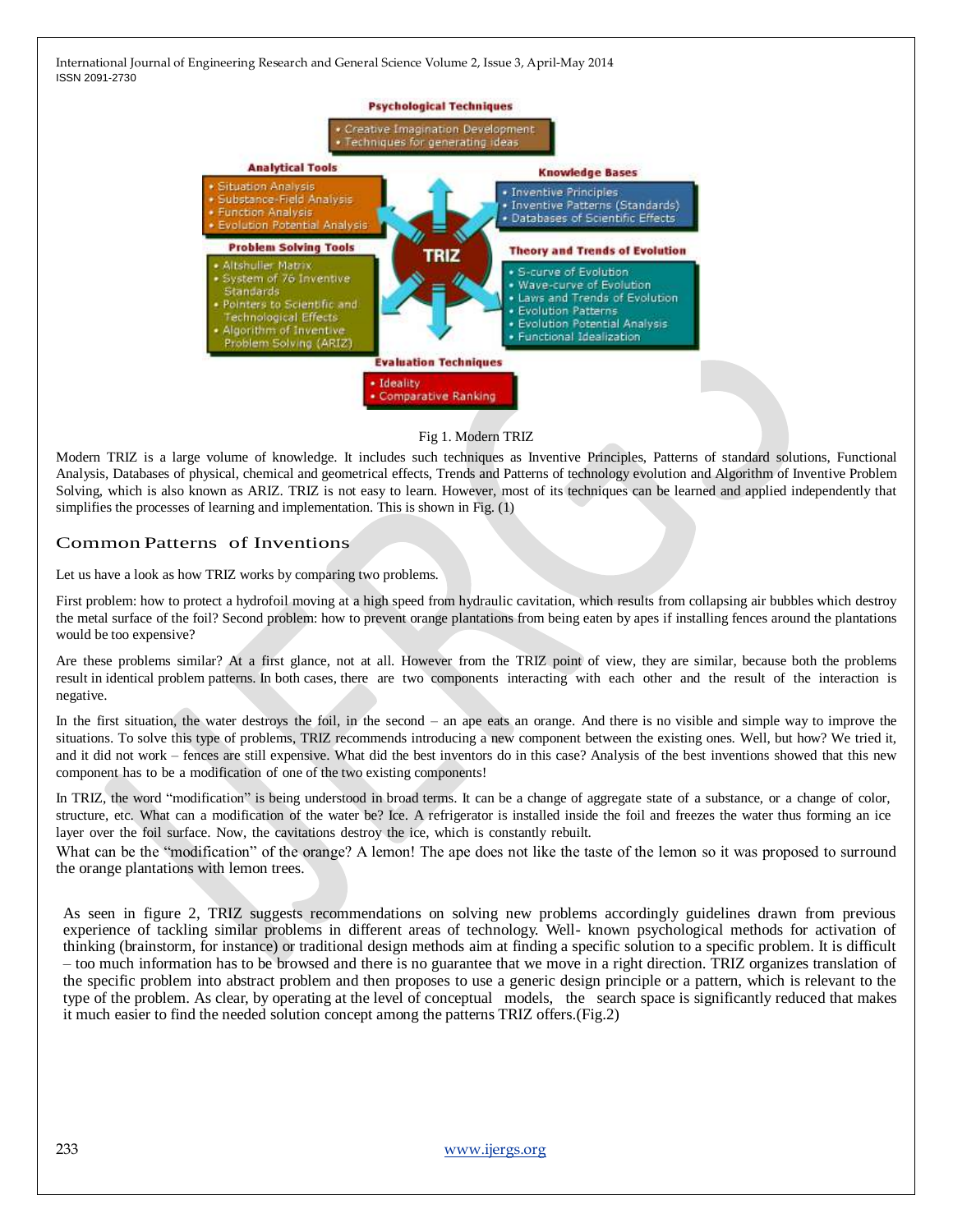



#### **INVENTION IS A RESULT OF SOLVING A CONTRADICTION**

Another discovery of Altshuller was that every inventive solution is a result of elimination of a contradiction. The contradiction arises when two mutually exclusive design requirements are put on the same object or a system. For example, the walls of a space shuttle have to be lightweight to decrease the mass of the shuttle when bringing it to the orbit. However, this cannot be done by simply decreasing the thickness of the walls due to the thermal impact when entering the Earth' atmosphere. The problem is difficult due to the necessity to have two contrary values of the same design parameter: according to the existing solutions, the walls have to be both heavyweight and lightweight at the same time.

When a designer faces a contradiction that cannot be solved by redesigning a product in a known way, this means that he faces an inventive problem, and its solution resides outside a domain the product belongs to. One known method to solve problems with contradicting demands is to find a compromise between two conflicting parameters or values. But what to do if no optimum can be reached that solves the problem? TRIZ suggests solving problems by removing the contradictions.

A comprehensive study of patent collections undertaken by TRIZ researchers and thorough tests of TRIZ within industries have proven the fact that if a new problem is represented in terms of a contradiction, a relevant TRIZ principle has to be used to find a way to eliminate the contradiction. The principle indicates how to eliminate the same type of the contradiction encountered in some area of technology before

A collection of TRIZ inventive principles is the most known and widely used TRIZ problem solving technique. Each principle in the collection is a guideline, which recommends a certain method for solving a particular type of an inventive problem. There are 40 inventive principles in the collection, which are available in a systematic way according to a type of a contradiction that arises during attempts to solve the problem. Examples of the inventive principles are:

•Variability Principle: Characteristics of the object (or external environment) should change such as to be optimal at each stage of operation; the object is to be divided into parts capable of movement relative to each other; if the object as a whole is immobile, to make it mobile or movable.

•Segmentation Principle: Divide the object into independent parts; make the object such that it could be easily taken apart; increase the degree of the object's fragmentation (segmentation). Instead of non-fragmented objects, more fragmented objects can be used, as well as granules, powders, liquids, gases.

Access to the principles is provided through a matrix, which consists of 39 rows and columns. Positive effects that have to be achieved

(so-called "generalized requirements") are listed along the vertical axis while negative effects, which arise when attempting to achieve

the positive effects, are listed along the horizontal axis. A selection of a pair of positive and negative effects indicates which principles

should be used to solve the problem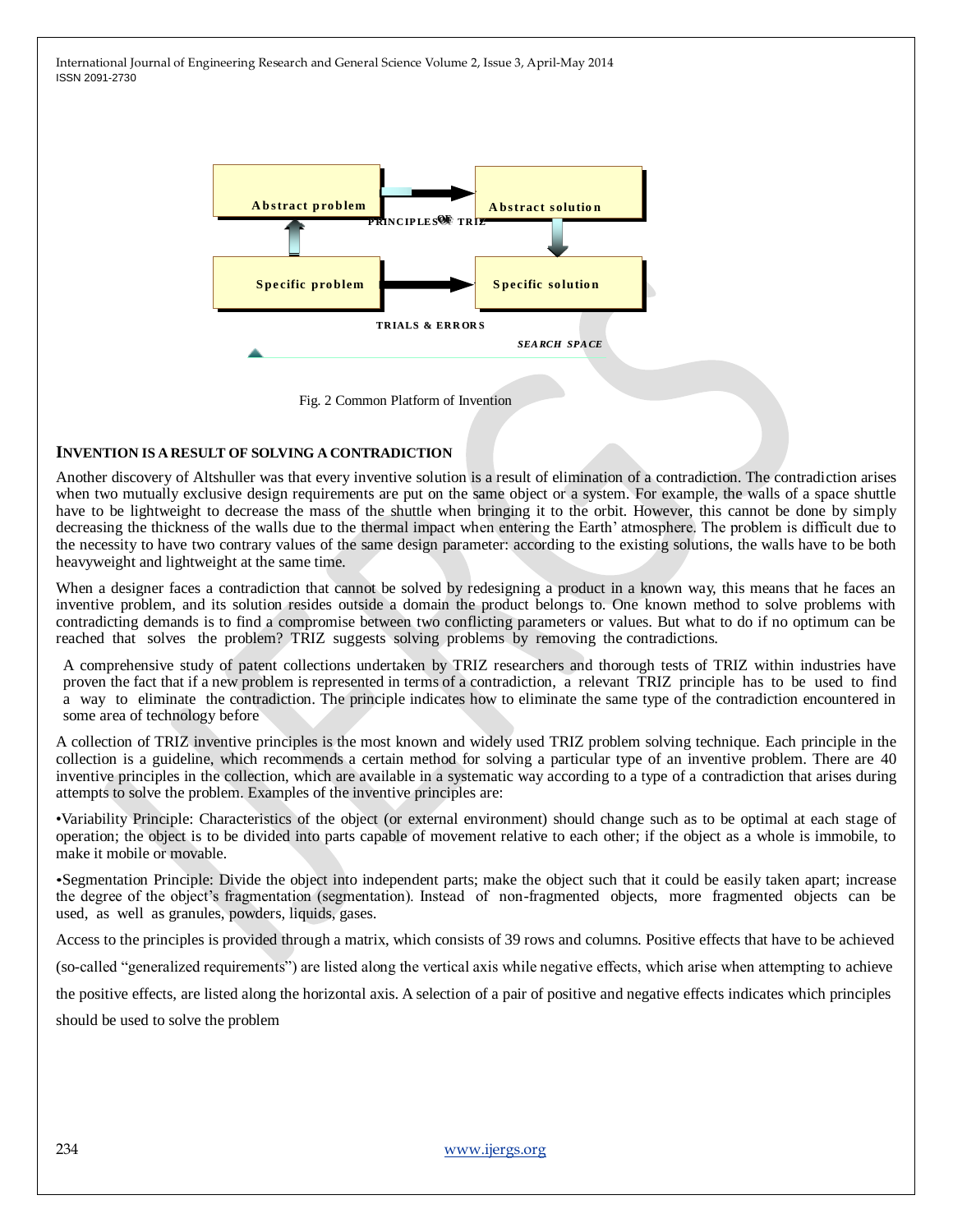> Table 1 *A matrix of principles for engineering contradiction elimination. Numbers indicate what principles have to be used: 1 - Segmentation; 2 - Removing; 10 - Preliminary action; 13 - Other way round; etc*

|                  | what gets worse as a result of improvement |                |               |  |            |
|------------------|--------------------------------------------|----------------|---------------|--|------------|
|                  | Speed                                      | Force          | <b>Stress</b> |  | Stability  |
| what to improve  |                                            |                |               |  |            |
| Speed            |                                            | 13, 28, 15, 19 | 6,18,38,40    |  | 28,33,1    |
| Force            | 13,28,15                                   |                | 18, 21, 11    |  | 35, 10, 21 |
| <b>Stress</b>    | 6, 35, 36                                  | 36, 35, 21     |               |  | 35, 2,40   |
| 1.1.1.1          | .                                          |                |               |  |            |
| <b>Stability</b> | 33,28                                      | 10,35,21       | 2,35,40       |  |            |

For instance, a problem is that we need a device to hold an easily breakable part, which has a complex shape. If we use a traditional vise with clamping teeth, the contradiction is the following: to hold the part reliably (positive effect), we have to apply sufficient forces. However, the forces are distributed non-uniformly and the part can be damaged (negative effect).Table 1 indicates the matrix principle used in TRIZ tool.

To solve this type of contradictions TRIZ recommends using "Segmentation Principle" mentioned above. So we must to segment the clamping teeth. It can be done by replacing the teeth with a chamber filled with small-sized elastic cylinders and to compress the cylinders by moving the chamber wall as shown in fig 3. As a result, the contradiction is eliminated: a part of almost any shape can be hold by such the device and the forces will be distributed uniformly



Fig. 3 Segmentation using Teeth

# **PHYSICS FOR INVENTO PHYSICS FOR INVENTORS**

Sometimes, just to be capable of seeing things different is not enough. New breakthrough products often result from a synergy of nonordinary view of a problem and knowledge of the latest scientific advances. TRIZ suggest to search for new principles by defining what function is needed and then finding which physical principle can deliver the function.

Studies of the patent collections indicated, that inventive solutions are often obtained by utilizing physical effects not used previously in a specific area of technology. Knowledge of natural phenomena often makes it possible to avoid the development of complex and unreliable designs. For instance, instead of a mechanical design including many parts for precise displacement of an object for a short distance, it is possible to apply the effect of thermal expansion to control the displacement.

Finding a physical principle that would be capable of meeting a new design requirement is one of the most important tasks in the early phases of design. However, it is nearly impossible to use handbooks on physics or chemistry to search for principles for new products. The descriptions of natural phenomena available there present information on specific properties of the effects from a scientific point of view, and it is unclear how these properties can be used to deliver particular technical functions.

TRIZ Catalogues of the effects bridge a gap between technology and science. In TRIZ Catalogues, each natural phenomenon is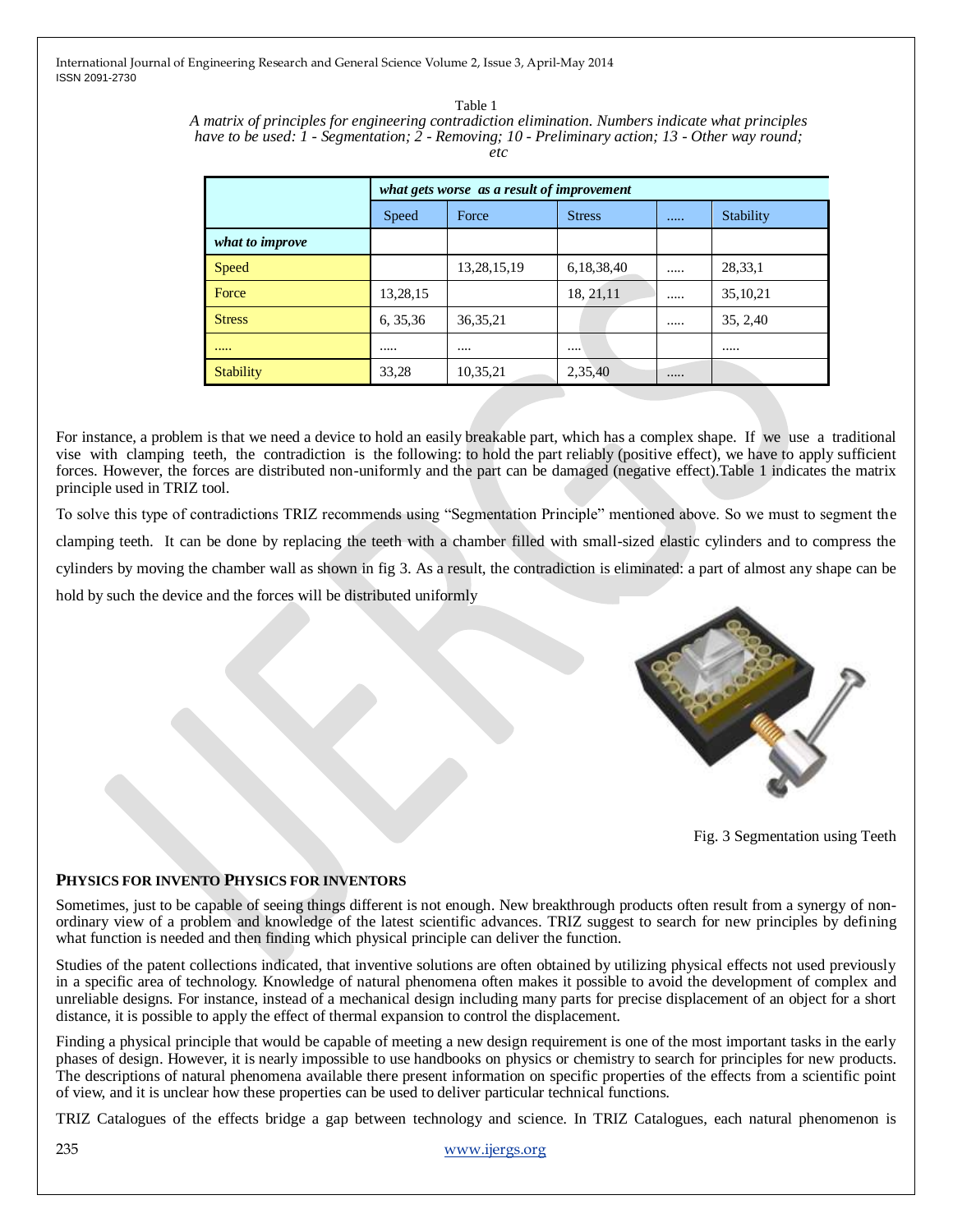identified with a number of technical functions that might be achieved on the basis of the phenomenon.

The search for effect is possible through formulation of a problem in terms of a technical function. Each technical function indicates an operation that can be performed with respect to a physical object or field. Examples of the technical functions are "move a loose body" or "change density ", "generate heat field", and "accumulate energy".

Another example illustrates the use the TRIZ Catalogues of physical effects. How to accurately control the distance between a magnetic head and a surface of a tape in a special high- performance digital tape recorder, where the gap should be different during different recording modes and a change must be produced very quickly?

In the TRIZ Catalogue to physical effects, the function "to move a solid object" refers to several effects. One of the effects is the physical effect of magnetostriction: a change in the dimensions and shape of a solid body (made of a specific metal alloy) under changing the intensity of applied magnetic field. This effect is similar to the effect of thermal expansion, but it is caused by magnetic field rather than thermal field.

The magnetic head is fixed to a magnetostrictive rod as shown in figure 4. A coil generating magnetic field is placed around the rod. A

change of the magnetic field's intensity is used to compress and extend the rod exactly to the required distance between the head and

the recording surface.



*Solving a problem with TRIZ pointer to physical effects. Picture A: Old design with a screw, Picture B: new design with a magnetostrictive rod and a electromagnetic induction coil*

# Trends of the Technology Evolution

Altshuller also discovered that the technology evolution is not a random process. Many years of studies revealed that there are a number of general trends governing the technology evolution no matter what area the products belong to.

The practical use of trends is possible through specific patterns. Every pattern indicates a line of evolution containing particular transitions between old and new structures of a design product. In total, TRIZ presents nine trends of the technology evolution. One of the trends – Evolution of systems by transitions to more dynamic structures is shown at the figure below.

The significance of knowing the trend of the technology evolution is that they can be used to estimate what phases of the evolution a

system has passed. As a consequence, it is possible to foresee what changes the system will experience. And, what is more important,

produce the forecast in design terms.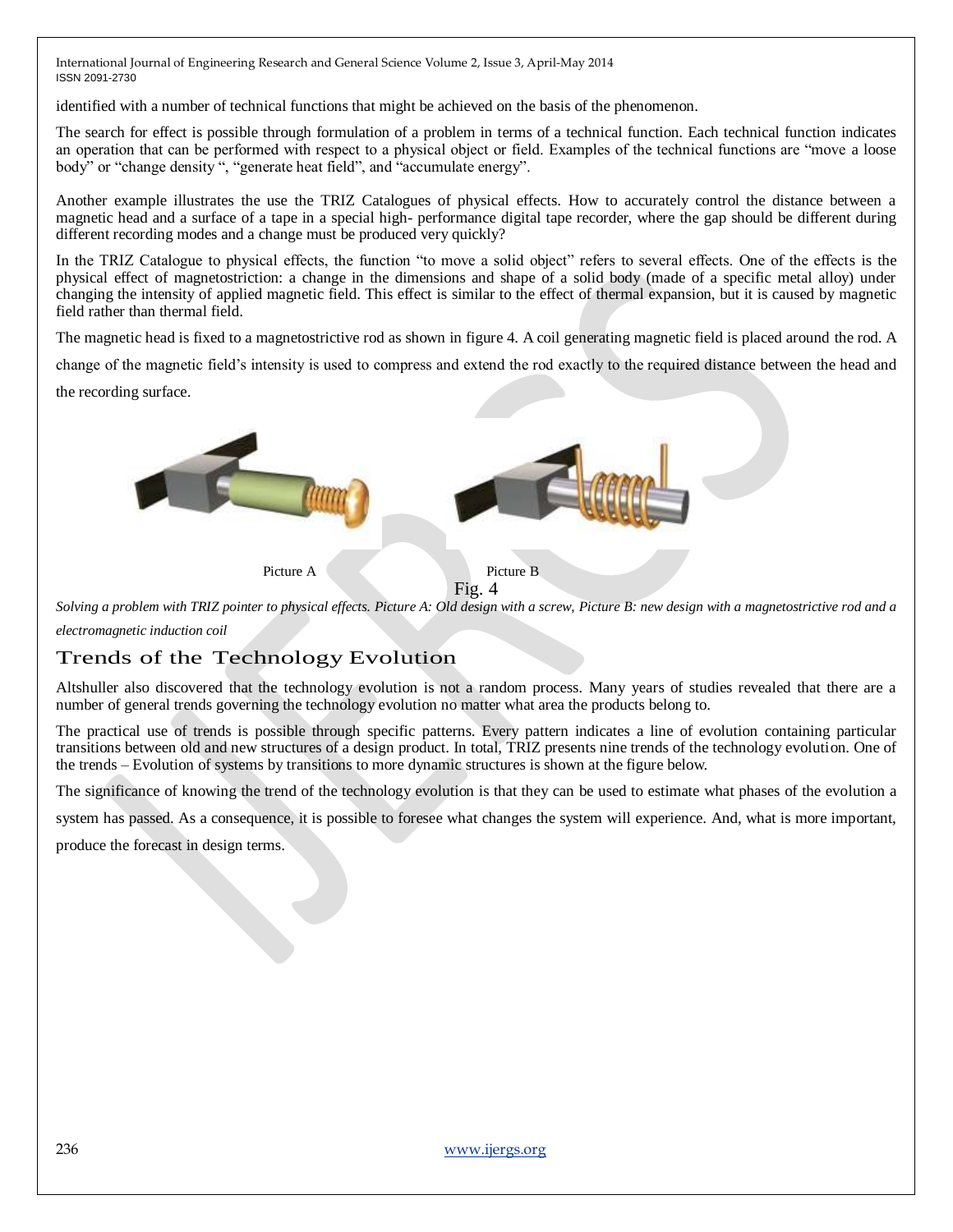#### Table 2 *Patterns of increasing the degree of system dynamics*

| <b>Evolution Phase</b>                                               | <b>Example</b>                                                                                                                                 | <b>Illustrations</b> |
|----------------------------------------------------------------------|------------------------------------------------------------------------------------------------------------------------------------------------|----------------------|
| Solid object                                                         | Traditional mobile phone                                                                                                                       |                      |
| Solid object divided into<br>two segments with non<br>-flexible link | Mobile phone with a sliding part which<br>contains a microphone                                                                                |                      |
| Two segments with<br>a flexible link                                 | Flip-flop phone of two parts.                                                                                                                  |                      |
| Many segments with<br>flexible links                                 | Phone which is made as a wrist watch: its bracelet<br>is made of segments, which contain different parts<br>of the phone                       |                      |
| Flexible object                                                      | A flexible liquid-crystal film, which can be rolled<br>in and out and stored inside a plastic cylinder<br>(serves also as a mobile videophone) |                      |

# **Practical value of TRIZ**

Today, TRIZ and TRIZ software are used in about than 5000 companies and government organizations worldwide. For instance, designers at Eastman Kodak used TRIZ to develop a new solution for a camera's flash. The flash has to move precisely to change the angle of lightning. A traditional design includes a motor and mechanical transmission. It complicates the whole design and makes it difficult to precisely control the displacement. A newly patented solution uses piezoelectric effect and involves a piezoelectric linear motor, which is more reliable and easier to control.

In general, the use of TRIZ provides the following benefits:

- 1. Considerable increase of productivity in searching for new ideas and concepts to create new products or solve existing problems. As estimated by the European TRIZ Association experts on the basis of industrial case studies, these processes are usually accelerated 5-10 times. Sometimes, new solutions became only possible from using TRIZ.
- 2. Increasing the ratio "Useful ideas / useless ideas" during problem solving by providing immediate access to hundreds of unique innovative principles and thousands of scientific and technological principles stored in TRIZ knowledge bases.

3. Reducing risk of missing an important solution to a specific problem due to a broad range of generic patterns of inventive solutions offered by TRIZ